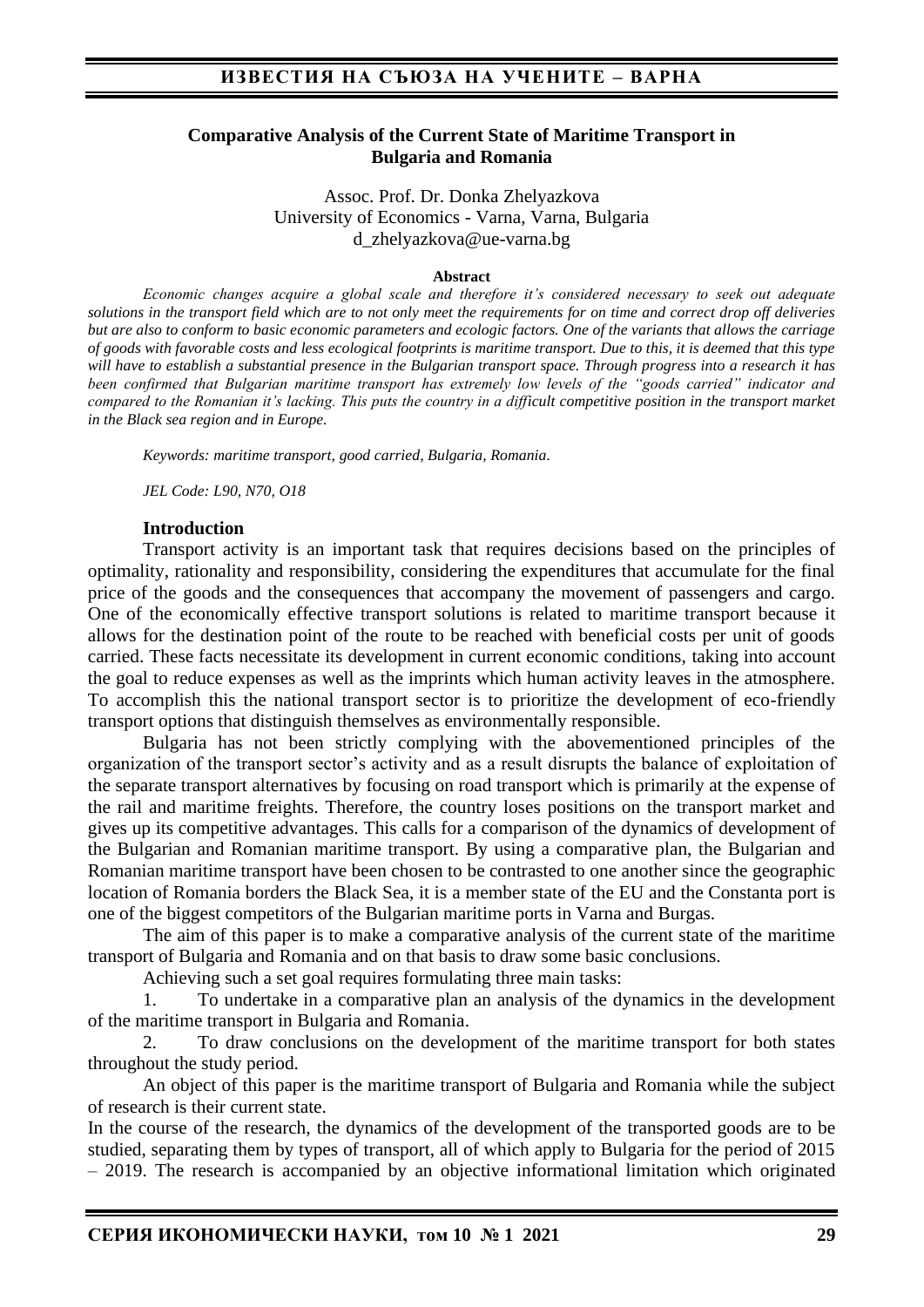# **IZVESTIA JOURNAL OF THE UNION OF SCIENTISTS - VARNA**

from the lack of accessible official statistical data on the national statistics of Romania, according to the indicators of the work performed by the maritime transport.

### **1. Methodology of the research**

In the course of the paper, the dynamics of the development of the indicators for the structure of the transported cargo are tracked by types of transport for Bulgaria and Romania as well as the dynamics of the development of goods carried by maritime transport via the indicators that measure the absolute change (fixed-base and chained), growth rate (increase or decrease) (fixedbase and chained) and indexes (fixed-base and chained) for the two countries. Data for a relative share of the goods carried is presented graphically by types of transport for Bulgaria of 2015 and 2019 alongside the volumes of the goods carried from Bulgaria's and Romania's maritime transport during the studied period.

### **2. The research of the dynamics of the development of maritime transport of Bulgaria and Romania for the period 2015 – 2019**

The development of maritime transport is of strategic significance for every economy which has geographic prerequisites to exploit this transport alternative. The notion of traveling by sea has a number of difficulties in modern conditions due to the hurdles countries set to deter free transport of freights and passengers, however maritime operators are searching for solutions of said problems in the rapidly-changing environment.

The scope of Bulgaria's transport sector for the period of  $2015 - 2019$  presents the notion that maritime transport accounts for an insignificant relative share in association with the indicators of the transported goods (see tabl. 1 and fig. 1 and 2).

| <b>Indicators</b>                                             | 2015     | 2016     | 2017     | 2018     | 2019    |
|---------------------------------------------------------------|----------|----------|----------|----------|---------|
| Goods carried<br>by rail<br>transport<br>thousand tons        | 14635,1  | 14225,8  | 16029,9  | 14796,0  | 14948,1 |
| Goods carried<br>by road transport<br>thousand tons           | 85233,5  | 82543,4  | 91640,3  | 76469,0  | 59982,0 |
| Goods carried by pipeline transport -<br>thousand tons        | 23757,4  | 25140,8  | 29014,8  | 23165,0  | 19348,9 |
| by<br>air<br>Goods carried<br>transport<br>thousand tons      | 5,0      | 5,0      | 9,0      | 23,0     | 20,0    |
| Goods carried by maritime transport -<br>thousand tons        | 35,0     | 40,0     | 45,0     | 22,0     | 130,0   |
| Goods carried by inland waterway<br>transport - thousand tons | 1832,0   | 2403,0   | 2246,0   | 2169,0   | 2246,0  |
| Total goods carried - thousand tons                           | 125498,0 | 124358,0 | 138985,0 | 116644,0 | 96675,0 |
| <b>Indicators</b>                                             | 2015     | 2016     | 2017     | 2018     | 2019    |
| Goods carried by rail transport (%)                           | 11,662   | 11,439   | 11,534   | 12,685   | 15,462  |
| Goods carried by road transport (%)                           | 67,916   | 66,376   | 65,935   | 65,559   | 62,045  |
| Goods carried by pipeline transport (%)                       | 18,931   | 20,216   | 20,876   | 19,860   | 20,014  |
| Goods carried by air transport (%)                            | 0,004    | 0,004    | 0,006    | 0,020    | 0,021   |
| Goods carried by maritime transport<br>$(\% )$                | 0,028    | 0,032    | 0,032    | 0,019    | 0,134   |
| carried<br>by inland waterway<br>Goods<br>transport $(\%)$    | 1,460    | 1,932    | 1,616    | 1,860    | 2,323   |

Table 1. Dynamics of the development of the goods carried in Bulgaria separated by types of transport for the period of 2015 – 2019

*Source: National Statistical Institute of Bulgaria.*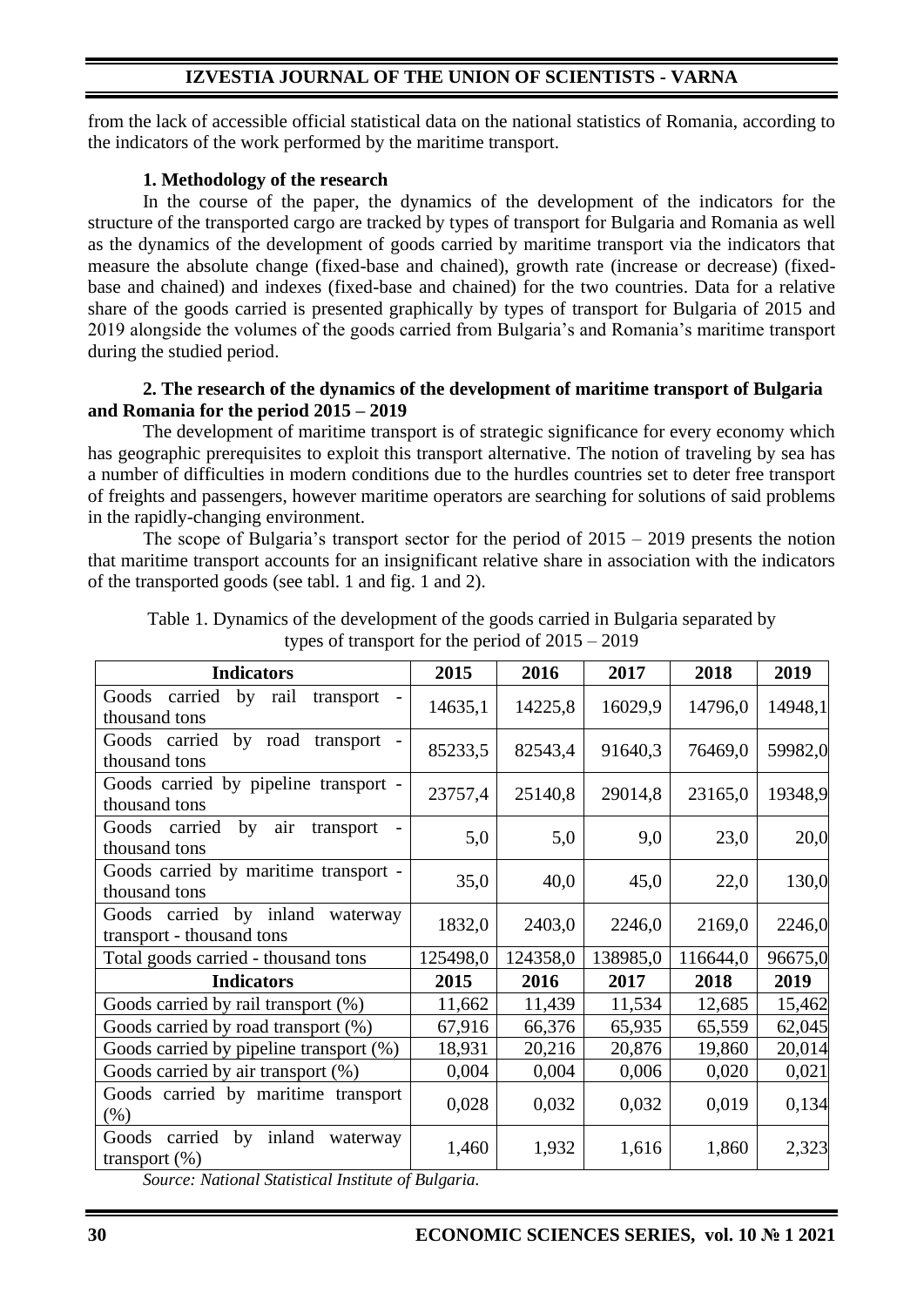## **ИЗВЕСТИЯ НА СЪЮЗА НА УЧЕНИТЕ – ВАРНА**



Figure 1. Share of the goods carried in Bulgaria separated by types of transport for 2015



Figure 2. Share of the goods carried in Bulgaria separated by types of transport for 2019

The values with a relative share for the goods carried range between 0,032% (2016, 2017) and 0,019% (2018). In comparison with the beginning of the century, the decrease is drastic because in the year of 2000 the maritime transport of the country has accumulated 21,318% of the goods carried, out of which 19,395% belong to sea shipping and 1,923% to inland waterway shipping. The data clearly displays the fact that in its current stage of development, Bulgaria does not rely on maritime transport in the international trade and instead uses primarily road transport that takes up a relative share of 62,045% (2019) and the pipeline transport which consists of 20,014% for the same year. The highlighted imbalance in the structure of the sector is an indicator of the presence of unused opportunities that affect the strongest states, the most which are inherent to the maritime freights, namely (Koralova-Nozharova, P., 2016): particularly well suited to transport voluminous, massive, bulk goods, transportation of containers and during operation of Ro-Ro services. Said transport discerns itself with its high energy efficiency and environmental certification – the exhausted emissions in the environment are around 3 to 6 times less in comparison (UNECE, 2011); a low level of noise pollution in contrast to air and rail transport.

In the course of analysis there is the inevitable search for the reasons of the registered results that can be associated with the decreased number of ships that sail under the Bulgarian flag as well as the following exclusion of Bulgaria as an owner of a maritime flag from all lists on the Paris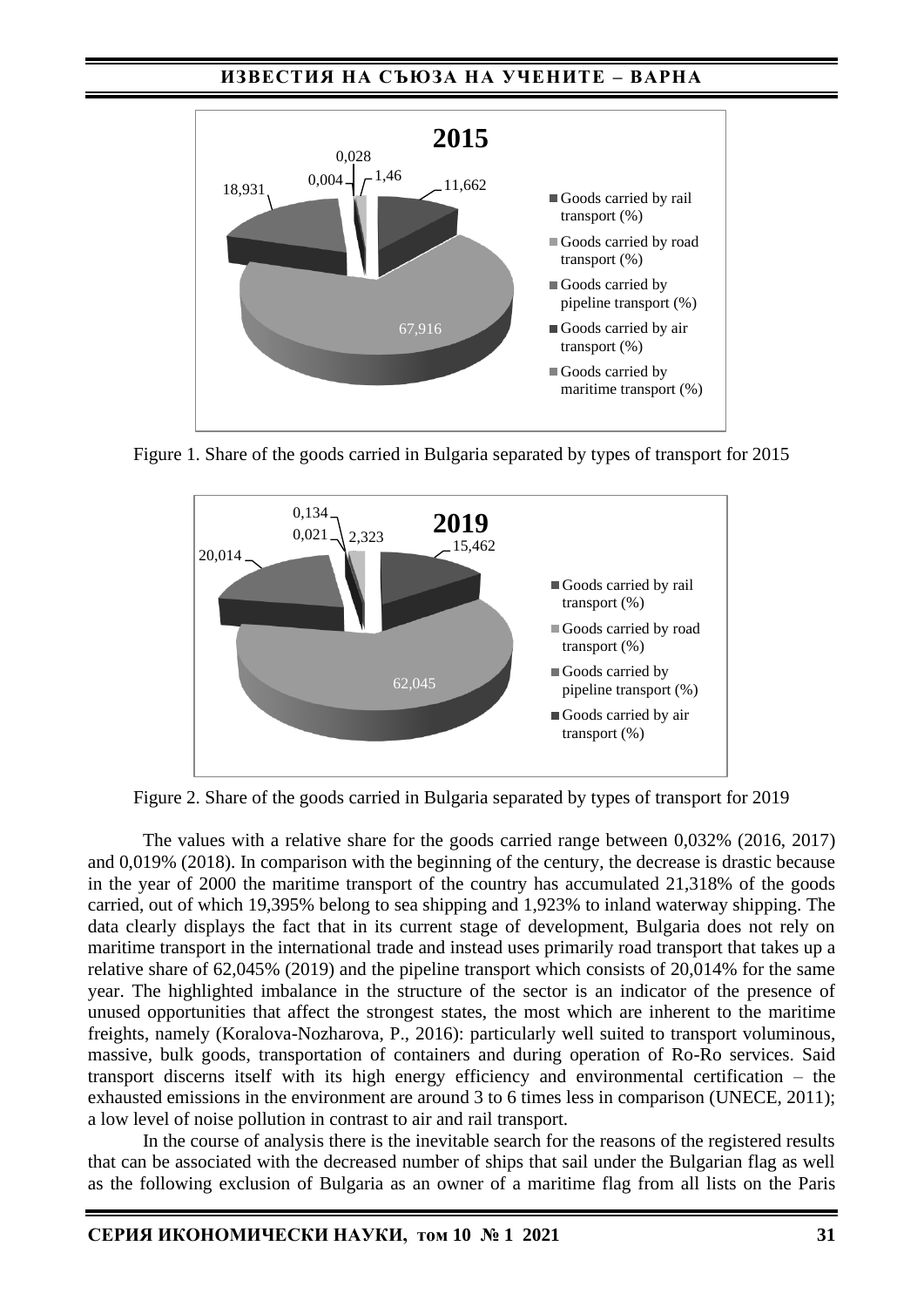memorandum – the organization that handles port control of ships. The country is absent is all three lists – black, gray and white which determine the flags with a high, medium and low risk lf shipping (Belchev, R., 18 Avgust 2019).

Until the current list of the memorandum entered into force, the Bulgarian flag was so far on the "gray list". In that regard there was an increase in control management of ЕА "Maritime administration" with the purpose of having the ships sailing under the Bulgarian flag meet the highest standards related to their security and safety. Due to this part of ship owners change the flags of their ships with a high risk profile, i.e. from a Bulgarian one to a "convenient" flag such as Siеrrа Lеоnе, Sаint Kitts аnd Nеvis that are all in the black list.

It is also important to note that the activity of ships under the Bulgarian flag is mainly conducted in the Black Sea and in that region of activity other than Bulgaria the members of the Paris memorandum of understanding on port state control are also Romania as well as part of the Azov region of Russia. On this subject it has to be clarified that Romania also is not on the published list in the site of the Paris memorandum of understanding on port state control, that enters in force for the period of 01.07.2019 г. - 01.07.2020, by reason of the fact that in a three-year period (2016-2018) there have been 5 evaluations of Romanian ships. Due to the small number of inspections of Romanian ships, the country hasn't been on the list for the past 10 years (Karagiozov, K., 20 Avgust 2019).

Regardless of the fact that on a comparative basis there is a significant difference between the indicators of goods carried in Bulgaria and Romania in absolute figures measured in thousands of tons as well as in relative shares. If for the period of 2015 – 2019 Bulgaria has transported by ship an average of 54.4 thousand tons i.e. a 0,049 % of the total volume of the country, then Romania reaches an average level of 47 806 thousand tons or approximately 13% of all freights that have been transported by Romanian transport operators for the same period (see tab. 2).

| <b>Indicators</b>                                             | 2015     | 2016     | 2017     | 2018     | 2019     |
|---------------------------------------------------------------|----------|----------|----------|----------|----------|
| Goods carried by rail transport - thousand<br>tons            | 55306,5  | 52617,6  | 56083,1  | 55429,0  | 58808,0  |
| Goods carried by road transport - thousand<br>tons            | 198638,0 | 216085,0 | 226320,0 | 237132,0 | 256616,0 |
| carried<br>by pipeline<br>Goods<br>transport<br>thousand tons | 6662,7   | 6824,8   | 6551,0   | 6459,0   | 6856,0   |
| Goods carried by air transport - thousand<br>tons             | 34,3     | 40,1     | 45,0     | 49,0     | 47,0     |
| Goods carried by maritime<br>transport<br>thousand tons       | 44485,0  | 46288,0  | 46126,0  | 49032,0  | 53098,0  |
| Goods carried by inland waterway transport<br>- thousand tons | 30020,0  | 30484,0  | 29043,0  | 29714,0  | 33261,0  |
| Total goods carried - thousand tons                           | 335146,5 | 352339,5 | 364168,1 | 377815,0 | 408686,0 |
| <b>Indicators</b>                                             | 2015     | 2016     | 2017     | 2018     | 2019     |
| Goods carried by rail transport (%)                           | 16,502   | 14,934   | 15,400   | 14,671   | 14,390   |
| Goods carried by road transport (%)                           | 59,269   | 61,329   | 62,147   | 62,764   | 62,791   |
| Goods carried by pipeline transport (%)                       | 1,988    | 1,937    | 1,799    | 1,710    | 1,678    |
| Goods carried by air transport (%)                            | 0,010    | 0,011    | 0,012    | 0,013    | 0,012    |
| Goods carried by maritime transport (%)                       | 13,273   | 13,137   | 12,666   | 12,978   | 12,992   |
| Goods carried by inland waterway transport<br>(% )            | 8,957    | 8,652    | 7,975    | 7,865    | 8,139    |

Table 2. Dynamics in the development of goods carried separated by type of transport of Romania for the period of 2015 – 2019

*Източник: Institutul Național de Statistică al României.*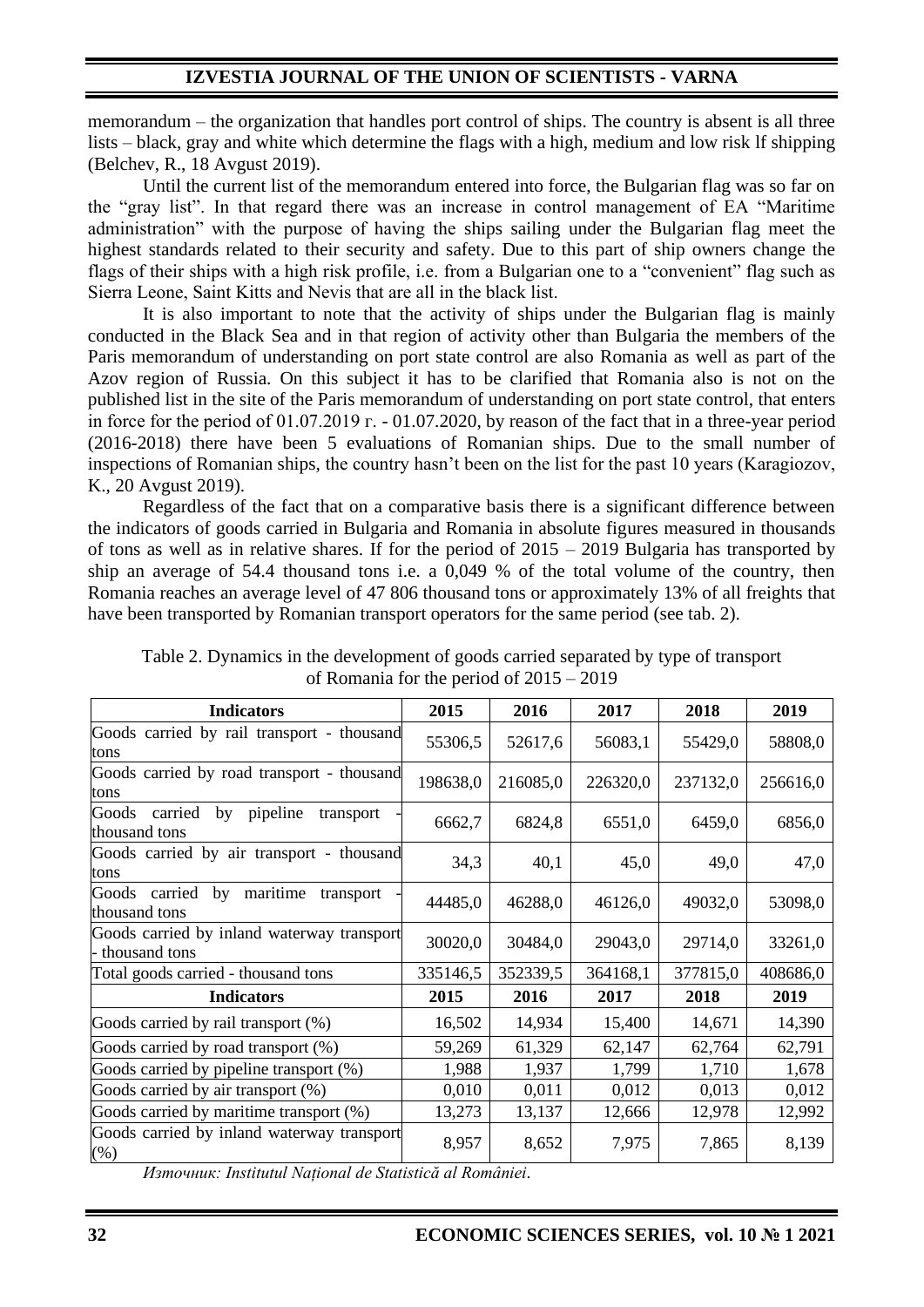## **ИЗВЕСТИЯ НА СЪЮЗА НА УЧЕНИТЕ – ВАРНА**



Figure 3. Share of the goods carried separated by type of transport of Romania for the period of 2015



Figure 4. Share of the goods carried separated by type of transport of Romania for the period of 2019

Romania is an important maritime center due to the location of Constanta harbor and therefore the opportunities of that position are under maximum exploitation, considering the great potential of maritime transport in the context of the national economy which provides a connection between production and consumption via a constant influx of raw material towards the industrial sector and the movement of finished goods towards the markets. In respect of the Romanian maritime transport, the primary categories of stock that are transported to the agriculture sector, the mining sector and forestry, production, trade and construction.

Similar freights go through Bulgarian ports as well. In 2019, Varna port had a growth in comparison to 2018, in relation to some types of processed cargo while data from the annual report of activity for other types of stock mark a decrease: bulk goods (-7,2%), liquid goods (81%), general goods (-1%), containerized goods (2,9%) (Pristanishte Varna, 2019).

The general picture of the Bulgarian maritime space signals that there is a serious shift away of the country from this market segment judging by the official statistical information of the volume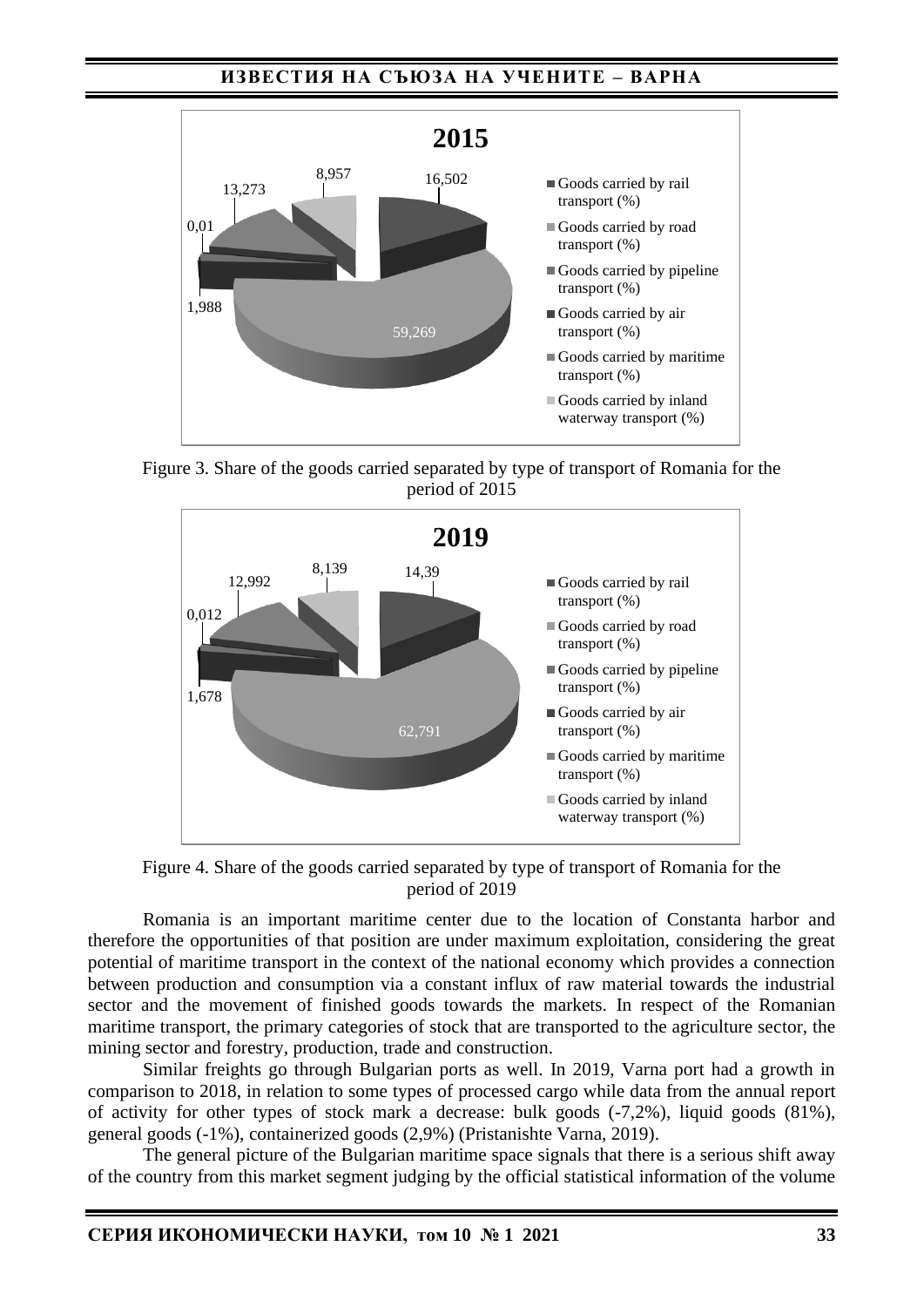# **IZVESTIA JOURNAL OF THE UNION OF SCIENTISTS - VARNA**

of the goods carried, their levels being between 22 thousand tons (2018) and 130 thousand tons (2019) (see tab. 3).

| Goods<br>carried<br>Years |                  | Absolute change of<br>goods carried<br>(thousand tons) |         | Growth rate (increase)<br>or decrease) of goods<br>carried (%) |           | Index $(\% )$ |         |
|---------------------------|------------------|--------------------------------------------------------|---------|----------------------------------------------------------------|-----------|---------------|---------|
|                           | thousand<br>tons | $2015 = 100$                                           | chained | $2015 = 100$                                                   | chained   | $2015 = 100$  | chained |
| 2015                      | 35               | $\overline{0}$                                         | 0       |                                                                | $\Omega$  | 0             |         |
| 2016                      | 40               | 5,0                                                    | 5,0     | 14,286                                                         | 14,286    | 114,286       | 114,286 |
| 2017                      | 45               | 10,0                                                   | 5,0     | 28,571                                                         | 12,500    | 128,571       | 112,500 |
| 2018                      | 22               | $-13,0$                                                | $-23,0$ | $-37,143$                                                      | $-51,111$ | 62,857        | 48,889  |
| 2019                      | 130              | 95,0                                                   | 108,0   | 271,429                                                        | 490,909   | 371,429       | 590,909 |

Table 3. Dynamics in the development of goods carried of maritime transport of Bulgaria for the period of 2015 – 2019.

*Source: National Statistical Institute of Bulgaria.*

Just three years ago during 2012, there were 2 035 thousand tons transported via seafaring vessels and the decrease for the period of 7 years is over 15 times less. The negative tendency is troubling, with the exception of last year which evokes negligence towards the problem of the lack of development of the Bulgarian ports with a view of integrating them into Europe's transport system and the retreat of ship operators from the Bulgarian register.

If a parallel tracking of the statistical data is made such as the type that indicates the dynamics in the transported goods that have been screened through the Romanian ports for the same period, it'll lead to the conclusion that on one hand there is a quantitative superiority that reaches levels of 53 098 thousand tons and on the other hand there is a positive trend of growth in 2019 when compared to 2015 which is 19% (see tab. 4)

These results are the main piece of merit of Constanta port which has managed to become one of the primary allocation centers for Central and Eastern Europe, chiefly due to the fact that it is simultaneously a sea and river harbour whose facilities allow for the processing of different types of vessels and provides a secure direct connection to Danube river via the Danube Black Sea canal. This gives Constanta an advantage over the other maritime ports since it permits the use of multimodal transport of goods to the place of destination (Stinga, V., A. Olteanu, 2019).

Table 4. Dynamics in the development of goods carried of maritime transport of Romania for the period of 2015 – 2019

| Year | Goods<br>carried | Absolute change of<br>goods carried<br>(thousand tons) |         | Growth rate (increase)<br>or decrease) of goods<br>carried $(\% )$ |          | Index $(\% )$ |                |  |
|------|------------------|--------------------------------------------------------|---------|--------------------------------------------------------------------|----------|---------------|----------------|--|
|      |                  | 2                                                      | 3       | 4                                                                  | 5        | 6             | 7              |  |
|      | thousand tons    | $2015 = 100$                                           | chained | $2015 = 100$                                                       | chained  | $2015 = 100$  | chained        |  |
| 2015 | 44485            | 0                                                      |         |                                                                    | 0        | $\theta$      | $\overline{0}$ |  |
| 2016 | 46288            | 1803                                                   | 1803    | 4,053                                                              | 4,053    | 104,053       | 104,053        |  |
| 2017 | 46126            | 1 641                                                  | $-162$  | 3,689                                                              | $-0,350$ | 103,689       | 99,650         |  |
| 2018 | 49032            | 4 5 4 7                                                | 2 9 0 6 | 10,221                                                             | 6,300    | 110,221       | 106,300        |  |
| 2019 | 53098            | 8613                                                   | 4 0 6 6 | 19,362                                                             | 8,293    | 119,362       | 108,293        |  |

*Source: Institutul Național de Statistică al României.*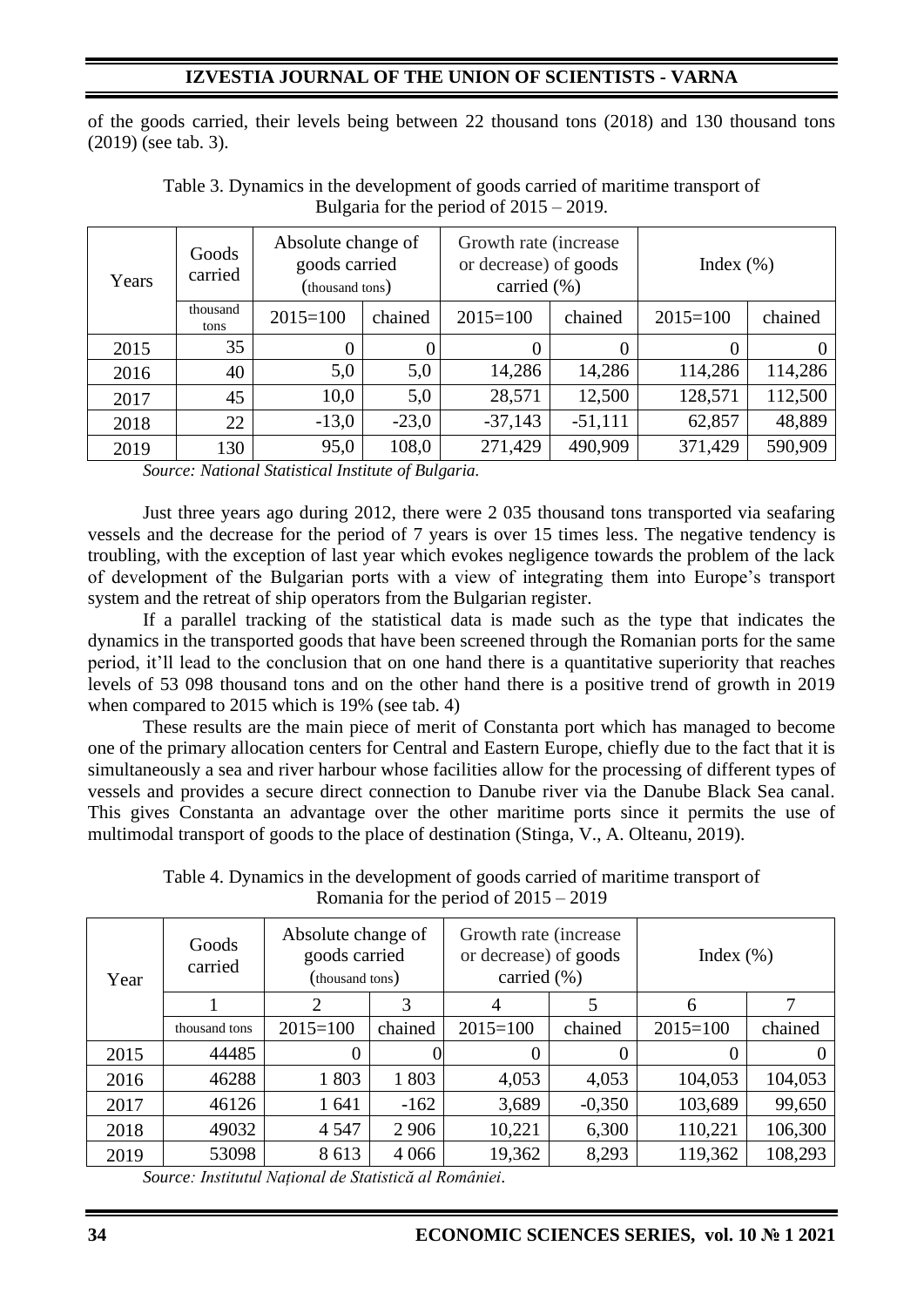The serious differences that are detected between Bulgaria and Romania in respect to the goods carried with maritime transport for the period of 2015 – 2019, are reflected on figure 5.



Figure 5. Dynamics in the development of goods carried of maritime transport of Bulgaria and Romania for the period of 2015 – 2019

The data suggests that Bulgaria cannot be compared to its neighbor at this point of time in regards to the dynamics in the development of maritime freights since Romania displays much bigger volumes which have not been indicated in either year of the current century in Bulgaria. The most successful year of the Bulgarian maritime transport in the 21st century is the year of 2000 when there were 18 619 thousand tons transported and work was done equating 73 391 million tkm after which there was a decrease in the volume of goods as well as in the jobs completed to reach levels of 130 thousand tons of goods carried while the transport performance amounts to 200 million tkm in 2019.

#### **3. Main conclusions from the research of the dynamics in the development of maritime transport of Bulgaria and Romania for the period of 2015 – 2019.**

The main conclusions that the current overview of the state of maritime transport of Bulgaria compared to Romania has reached are the following:

1. There has been a downward trend in the development of maritime transport of the country that is typical not just for the 2015 – 2019 period but also for the beginning of the 21st century. It's startling that in the span of a few years Bulgaria has lost its positions as a significant maritime power on an international scale, resulting in a drastic withdrawal of vessels from the Bulgarian shipping register and their shift towards the so called "convenient flags". Another causal link should be sought in respect to Varna and Burgas ports that do not satisfy the requirements that have been imposed by the modern vessels considering their ever growing parameters mainly relating to draught. This connection should not postpone any strategic decisions that are directly linked to structural changes of port infrastructures with the aim of having it adapt to the demands of current day vessels and the creation of actual preconditions for their mooring and the processing of loads within minimal time frames and with optimal quality.

2. The second conclusion that has been established is directly related to the obvious loss of market positions in the maritime transport section and the absolute superiority of Romania. In all actuality, Romania has created operational conditions for maritime transport and makes use of all of its advantages. The nation manages to attract goods from multiple European states by offering a very modern transport solution based on the principle of multi-modality. Romania succeeds in